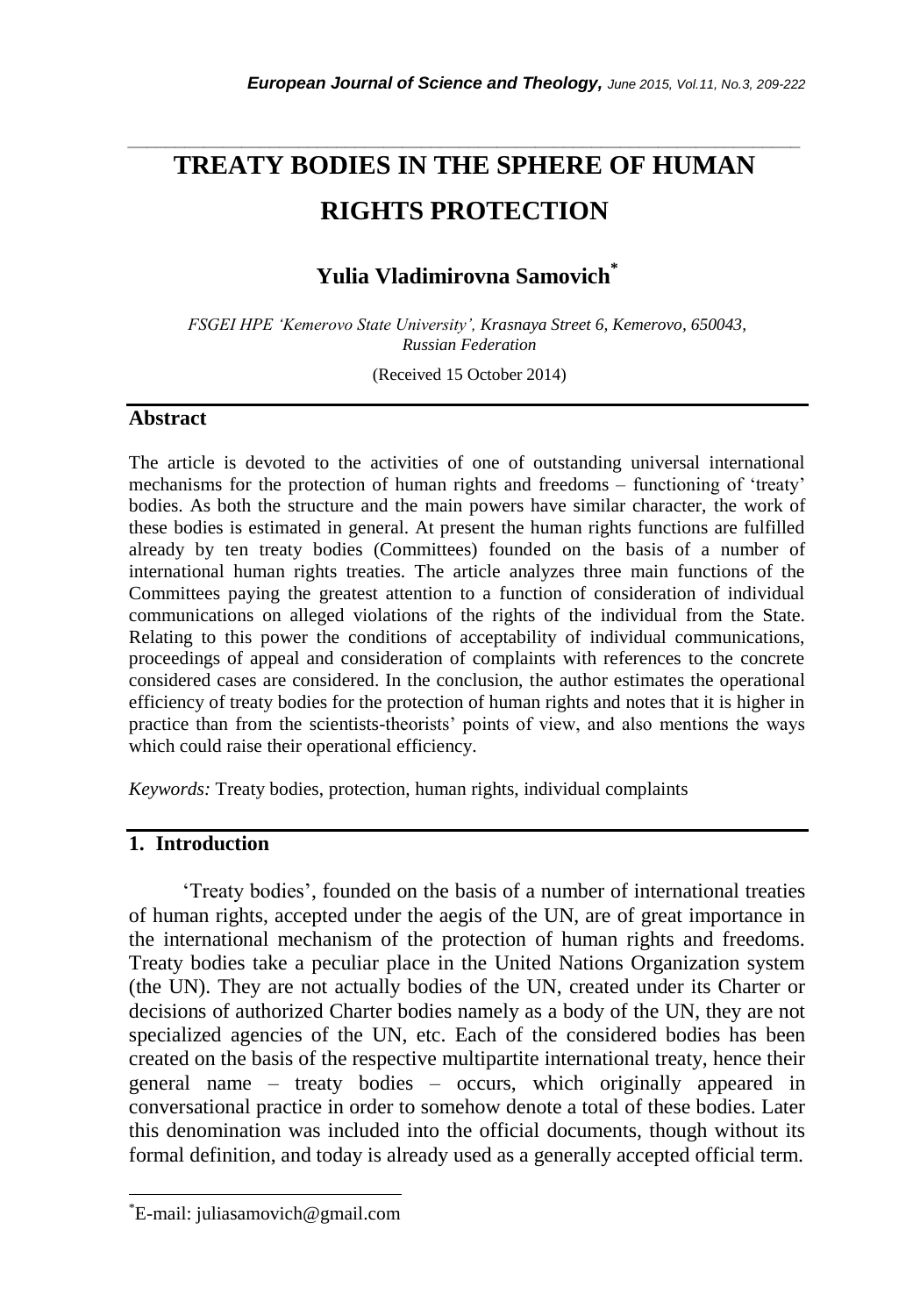In total, the functions of control of keeping international human rights treaties are fulfilled by ten bodies:

- 1) The Human Rights Committee (1976) created on the basis of the International Covenant on Civil and Political Rights and First Optional Protocol to it of 1966;
- 2) The Committee on the Elimination of Racial Discrimination (1970) created on the basis of the International Convention on the Elimination of All Forms of Racial Discrimination of 1965;
- 3) The Committee on the Elimination of Discrimination against Women (1982) created on the basis of the Convention on the Elimination of All Forms of Discrimination Against Women of 1979;
- 4) The Committee Against Torture (1988) created on the basis of the Convention Against Torture and Other Cruel, Inhuman or Degrading Treatment and Punishment of 1984;
- 5) The Committee on the Rights of the Child (1990) created on the basis of the Convention on the Rights of the Child of 1989;
- 6) The Committee on the Protection of the Rights of All Migrant Workers and Members of their Families (2004) created on the basis of the International Convention on the Protection of the Rights of All Migrant Workers and Members of Their Families of 1990;
- 7) The Subcommittee on the Prevention of Torture (2007) created on the basis of the Optional Protocol to the Convention Against Torture and Other Cruel, Inhuman or Degrading Treatment and Punishment of 1984;
- 8) The Committee on the Rights of Persons with Disabilities (2008) created on the basis of the UN Convention on the Rights of Persons with Disabilities of 2006 and the Optional Protocol to it;
- 9) The Committee on Enforced Disappearance (2010) established under the International UN Convention on the Protection of All Persons from Enforced Disappearance of 2006;
- 10) Committee on Economic, Social and Cultural Rights (1987).

The latter is an exception of the bodies created on the basis of the respective international treaties. The Covenant on Economic, Social and Cultural Rights stipulates in Article 16 only that the State Parties must present "reports on the measures, taken by them, and on progress on the way to achievement of observance of the rights recognized in this Covenant" for consideration of the UN Economic and Social Council. For this ECOSOC, the special Working group was established, and in 1985 [Resolution of 1985/17. *Review of structure, organization and administrative actions of the Sessional Working group of government experts in implementation of the International Covenant on Economic, Social and Cultural Rights*, ECOSOC of the UN, accepted on May 28, 1985 at the 22<sup>nd</sup> plenary session of ECOSOC of the UN, http://daccess-ddsny.un.org/doc/RESOLUTION/GEN/NR0/664/67/IMG/NR066467.pdf?OpenEle ment, accessed 10.10.2014], without amending the Covenant, the Committee, which since 1987 has considered the reports of the States, was established by the Resolution of ECOSOC. In 2008 the Optional Protocol to the Covenant on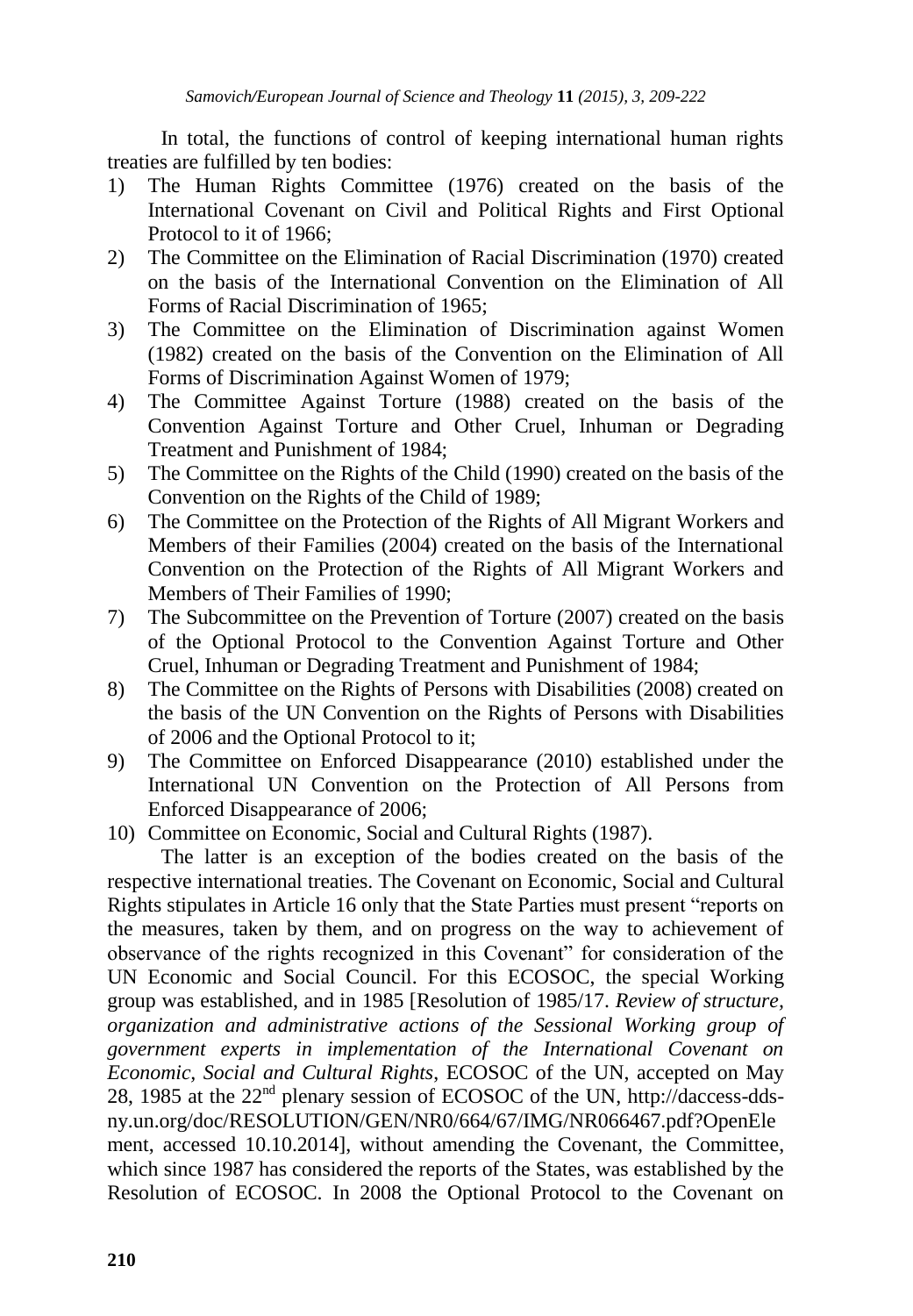Economic, Social and Cultural Rights, including granting the Committee the right to discuss complaints of the States against each other about non-fulfilment of the obligations under the Covenant by them, and also communications of the private individuals, was accepted. At present this Committee is the only treaty body, a legal ground for formation of which is the resolution of ECOSOC but not the actual provisions of the respective international multipartite treaty.

## **2. Main part**

The Committees consist of experts who are citizens of the State Parties of the respective international treaty. The requirements, imposed to the experts of the Committees, are also standard. They are elected by ballot, for, as a rule, four years and must have: high morality; recognized competence of the sphere of human rights; legal experience.

They serve in their personal capacity and not as representatives of the States. When assuming office they take testimony that they will execute their duties impartially and honestly.

The quantitative composition of treaty bodies fluctuates from 10 (for example, in the Committee Against Torture) to 25 experts (in the Subcommittee on the Prevention of Torture).

According to the rules of proceedings, a member of the Committee must not take part in consideration of a communication by the Committee if:

- a member of the Committee has any personal interest in the case;
- a member of the Committee participated in decision-making on the case, concerning this communication, in any way.

The mentioned control bodies, if to mean the generalized characteristic, carry out supervision over fulfilment of the obligations under the treaties by the State Parties with the help of three powers.

## *2.1. Consideration of reports of the States (except the Subcommittee on the Prevention of Torture)*

In principle, this is a main function as the control over fulfilment of the obligations under the respective convention by the State Parties is carried out in such a way. To fulfil this function the State Parties are obliged to submit reports to the Committees: initial report and then periodic ones. Periodicity of submission of reports on each multipartite international treaty is from 2 to 5 years. Some Committees may also request submission of an extraordinary report.

These reports must consist of two parts. The first part must contain a short description of the general legal framework within which the civil, political and other rights are protected in the country submitting a report. In the second part there is information on each of the rights attached to the Convention. In this information, according to the provisions of each Article, it should be reported:

legislative, administrative and other measures relating to each right;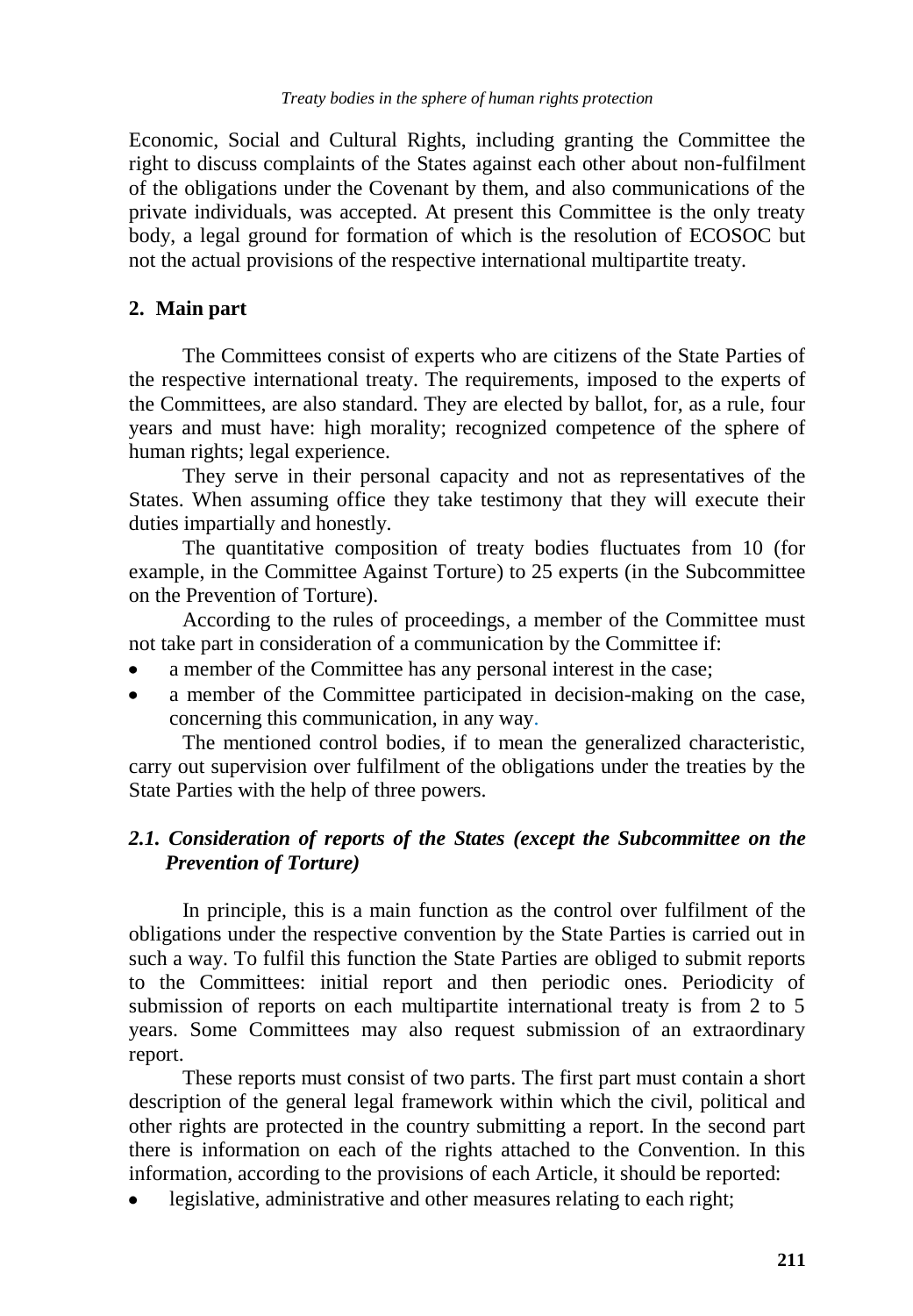- any limitations, imposed by the law or in practice, or otherwise on use of the rights;
- any other factors or limitations influencing exercise of the rights by the persons within jurisdiction of the State;
- any other information on the progress made in use of the rights

The Committee informs the State Parties in advance of opening date, duration and location of the session at which their reports will be considered.

Before the beginning of each session of the Committee, a special working group prepares a list of questions arising from the report which is then approved by the Committee. These written questions are forwarded to the respective States in advance in order that they could prepare the detailed and full answers to them. Discussion of the report takes the form of extensive dialogue between members of the Committee and the representative of the State whose report is considered. In this dialogue members of the Committee rely on a plenty of sources of information.

These are reports of other UN bodies in the sphere of human rights and conclusions drawn by them, the arguments of the UN rapporteurs on specific matters of human rights or on the situation in one or another country, information of the UN specialized institutions and also reports of the international non-governmental organizations and private groups.

After discussion of the report, the members of the Committees accept their final comments in which the positive aspects (where progress of the country in implementation of the Rules of one or another convention is noted) and also the problems, causing concern, are especially allocated. Thus, the Committees give recommendations to a State Party (in particular, on inclusion of the rules of the respective convention in the national law of the country, adoption of implementation laws, withdrawal of reservations, ensuring implementation of the rules of the convention, etc.).

Though the main function is, certainly, the first one, its fulfilment allows speaking about some gaps in the very system of submitting reports operating in the international community.

First of all, the disadvantages of fulfilling this function are connected with restrictive interpretation of the international human rights treaties and recommendations of the General Assembly on the basis of which the Committees were obliged to be content only with that information which was submitted by the States. Such interpretation, certainly, gave a chance to embellish a true situation and this made make changes to the proceedings of consideration of reports. So, the Committee Against Torture makes provisions in the Rules of proceedings that "it can offer the specialized institutions, interested bodies of the UN, intergovernmental regional organizations and nongovernmental organizations with consultative status at ECOSOC to submit it information, documentation and written statements, relating to the activities of the Committee" (Rule 62) [General Assembly: Official reports, The forty-third session, Add. 46/A/43/46/, New York, 1988].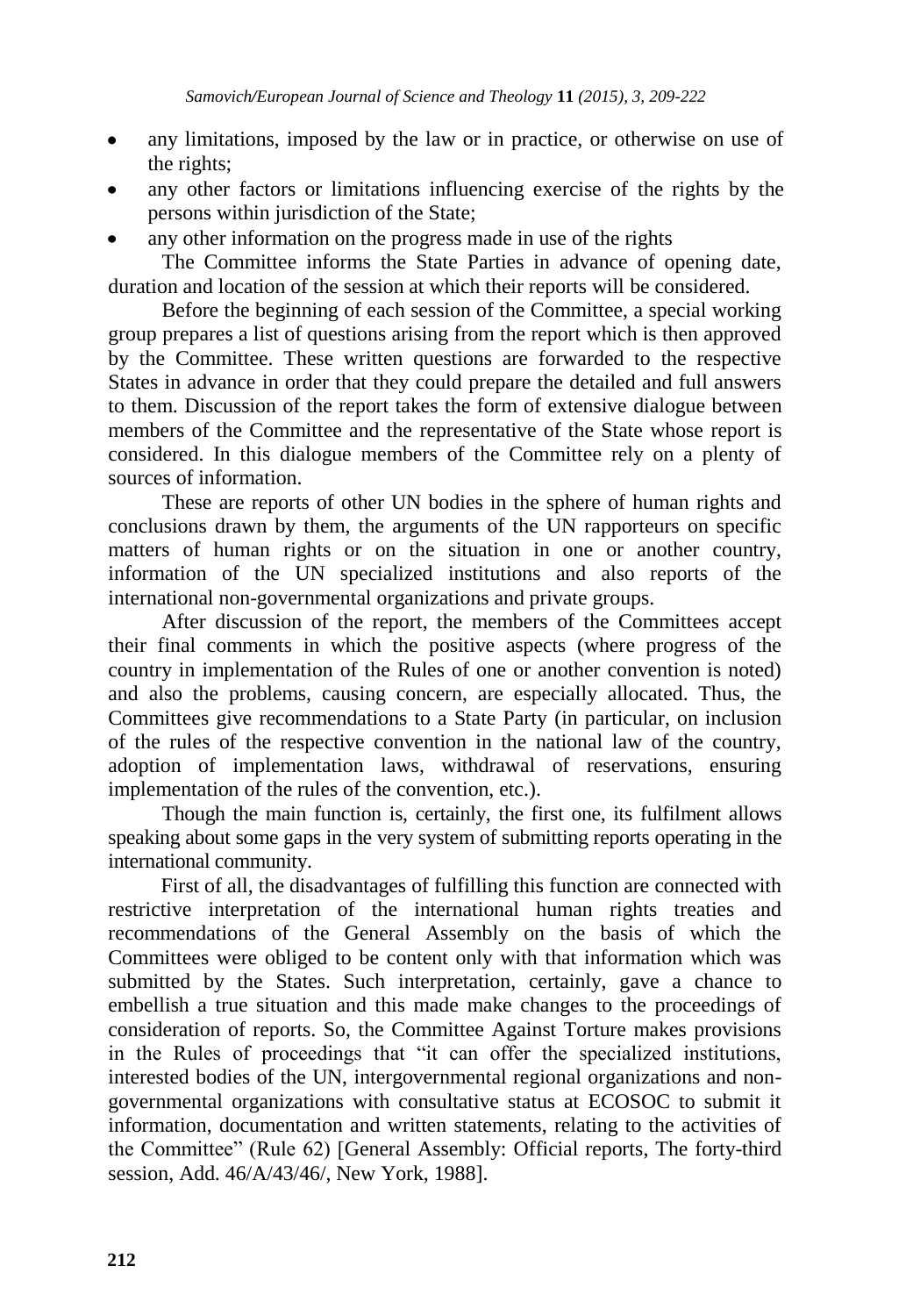#### *Treaty bodies in the sphere of human rights protection*

Another block of problems is caused by failure to submit reports by the participants by the specified time. This matter was rather effectively resolved by the Committee on the Elimination of Racial Discrimination Committee at its 39 session – it was declared to the States, not having submitted the reports by the specified time, that since the fortieth session the Committee will consider situations in these countries on the basis of their last reports [General Assembly, Official reports, The forty-sixth session, Add. 18/A/46/18/, New York, 1991].

## *2.2. Consideration of appeals of one State with a complaint against another one claiming about alleged violation of the treaty obligations by the latter*

Complaints of the States against each other about non-fulfilment of the assumed obligations under the international human rights treaties by them were not widely spread in the international community, what is connected with the optional nature of proceedings and its conciliatory purpose (the States would prefer to resolve similar matters in the "narrower" circle). As A.B. Mezyaev notes, proceedings of inter-State complaints has not been still used in practice to one of the international convention committees operating today [1].

The proceedings, provided for fulfilment of this function, are standard. For example, under the International UN Convention on the Protection of All Persons from Enforced Disappearance of 2007 (Articles 32-34) any State Party of the present Convention can declare at any time, that it recognizes the competence of the Committee to receive and consider communications, in which one State Party claims that another State Party does not fulfil its obligations under the present Convention.

The Committee does not accept any communications concerning the State Parties, which have not made such a statement, as well as communications, submitted by the State Parties, which have not made a statement.

The Committee can, after holding consultations with the respective State Party, apply with request to one or several members to visit this State and to submit it the relevant information urgently. The Committee is obliged to warn the interested State about such a visit, having specified the delegation composition and purpose of its visit. The State is obliged to give a response during the reasonable period of time. The State has the right to ask about adjourning of visit or about its cancelling.

Following the results of the visit the Committee sends its comments and recommendations to the respective State Party.

If the Committee receives information which, in its opinion, contains rather reasonable evidence that in the territory, which is under the jurisdiction of any State Party, enforced disappearance is widely or systematically practiced, it can, having requested all the relevant information on the situation in this sphere from the respective State Party in advance, urgently bring this matter to the attention of the General Assembly of the United Nations Organization through the Secretary-General.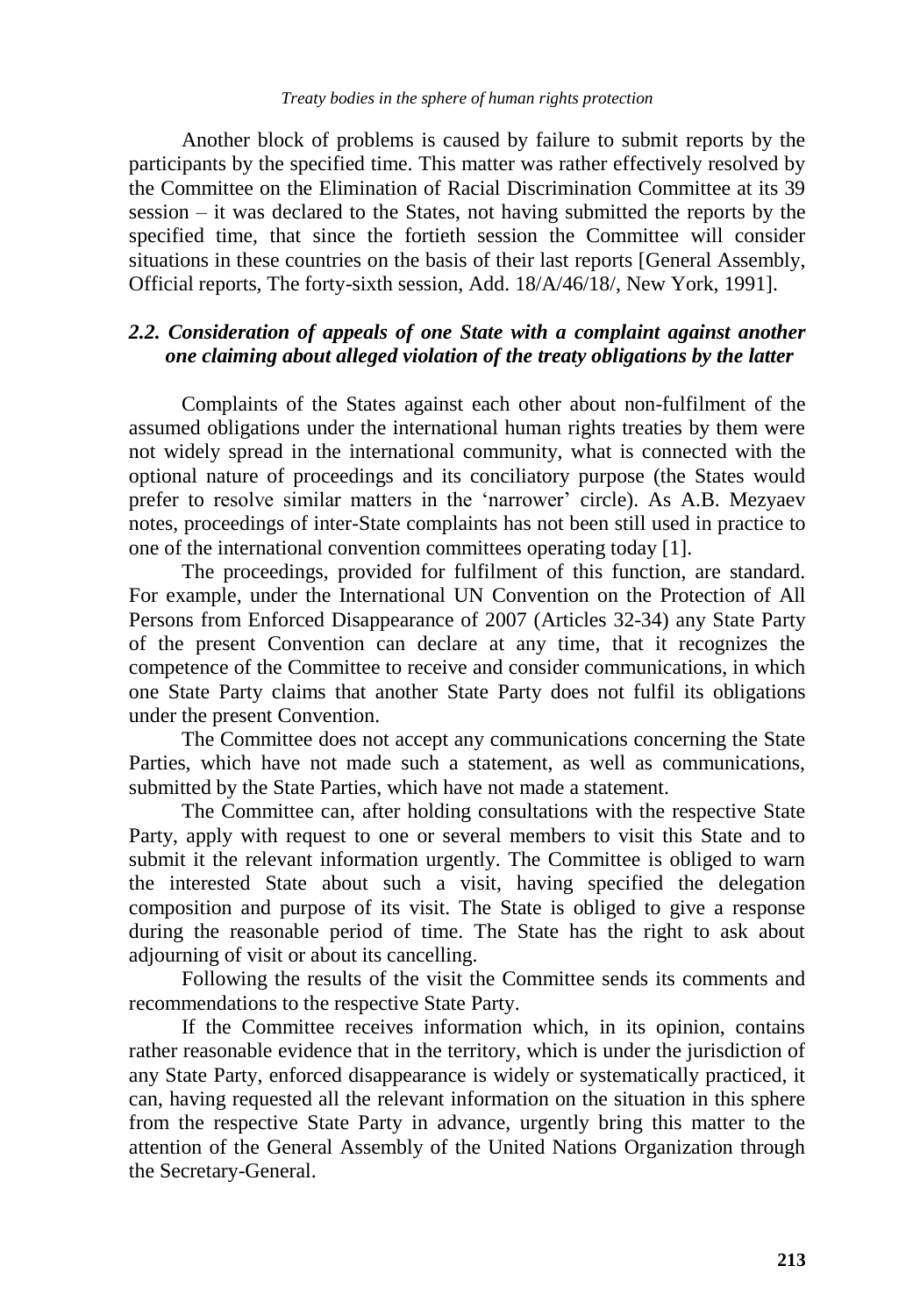Some Committees have additional powers, so the Committee Against Torture can pursue confidential investigations. If the Committee receives reliable information which, in its opinion, contains rather reasonable facts about the systematic use of torture in the territory of any State Party, it offers this State to cooperate in consideration of this information and for this purpose to submit its comments concerning this information. Taking into account any comments, which can be submitted by the respective State Party and also any other relevant information, being at the Committee's disposal, the Committee can, if it considers it expedient, appoint one or several its members for pursuing confidential investigation and urgent submission of the corresponding report to the Committee. Investigation can include visit of the territory of the State Party.

## *2.3. Consideration of the private individuals' communications of alleged violation of their rights in their State*

The individual complaints are provided by the optional proceedings – it means that the State independently resolves a matter of that whether it will grant the citizens such right or not. The Optional Protocol to the Convention on the Rights of the Child, providing jurisdiction of the appropriate Committee on consideration of individual communications, has not come into force yet, it has been ratified by an insufficient number of the States. There is a similar situation with Article 77 of the International Convention on the Protection of the Rights of All Migrant Workers and Members of Their Families which provides powers of the Committee on the Rights of All Migrant Workers to consider individual communications.

Thus, from 9 treaty bodies which, in principle, may have the right to consider individual communications, only 7 have the respective jurisdiction yet, though not concerning all the State Parties of multipartite international treaties.

### *2.4. Proceedings of appeal*

It is supposed that individual communications (complaints, petitions) may be forwarded by any person independently and there is no need to be a lawyer for this purpose; to help the applicants the model individual communications are put on the Website of The Office of the High Commissioner for Human Rights [Official Website of the High Commissioner for Human Rights, http://www.ohchr.org/RU/Pages/WelcomePage.aspx, accessed 10.10.2014]. However, the help from a professional lawyer, in particular, having experience with treaty bodies, is not so much welcomed as it is recommended strongly by any international instance. Complaints are not composed by charges or duties as, however, all proceedings of consideration of appeal (except for necessary expenses and work of a lawyer). Petitions are accepted only in official languages of the UN: English, Arabic, Spanish, Chinese, Russian or French.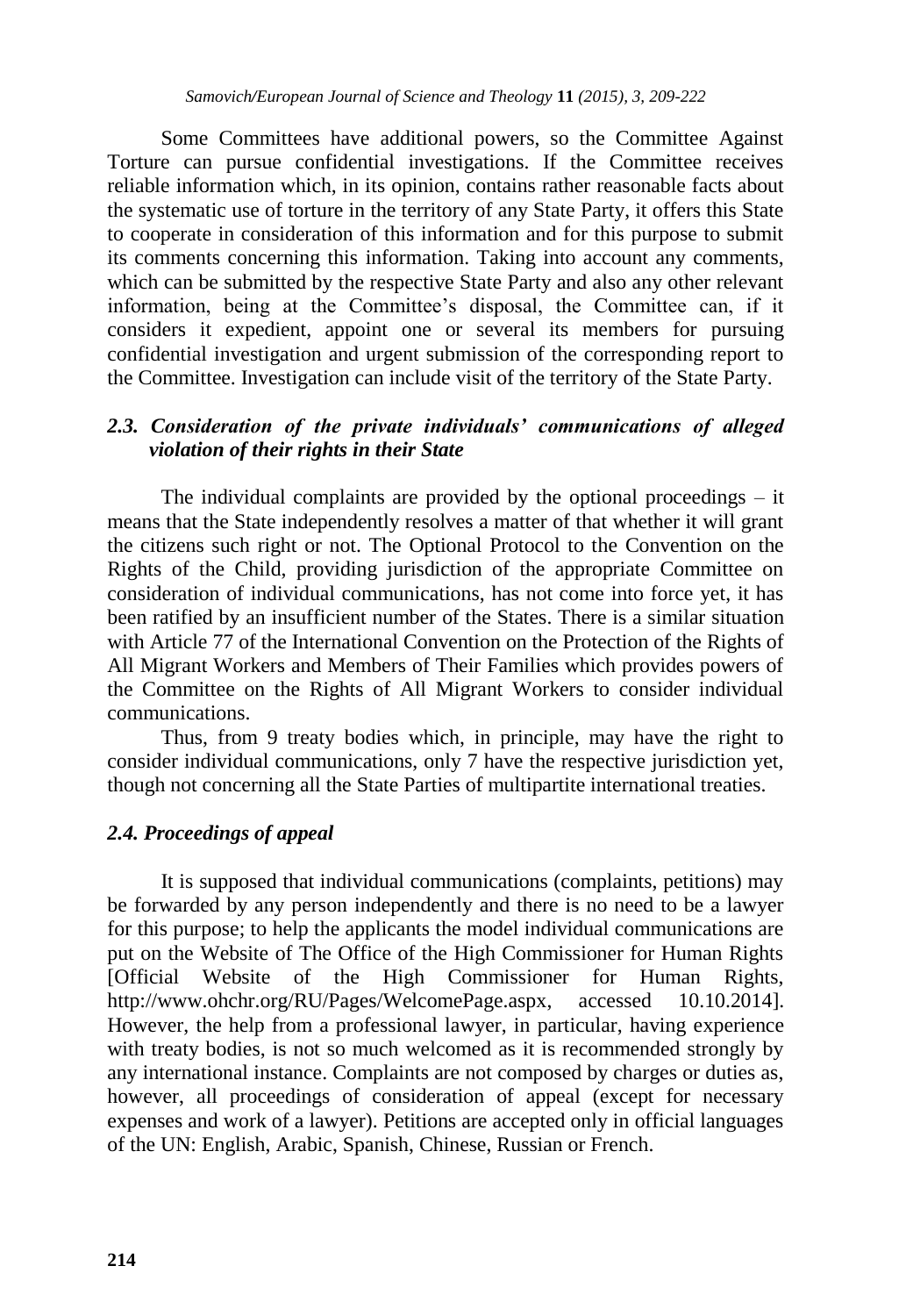An individual communication must be written legibly, best of all it must be printed. In the communication events are described and facts are stated in chronological order, it is necessarily specified in what violation of the multipartite international treaty consists; as proving documents only the copies are attached – the very complaints are not returned to the applicant. The individual communication without annexes must not exceed 50 pages, and in the case when it exceeds 20 pages it must contain the main theses at the beginning of the text in abstract (to 5 paragraphs).

The complaint, made to the Committees, must correspond to the certain conditions, the so-called conditions of "acceptability". These conditions are traditional for the international legal institution of consideration of individual communications and represent the following rules.

1. The complaint must be made from a person being under jurisdiction of the State Party of the respective treaty and respective optional proceedings.

The complaint must concern violation of the rights of a particular person but not state an author"s point of view on legislation not well enough in principle. In other words, the Committees do not consider complaints actio popularis, their task consists in finding out whether violation in a concrete case took place [Opinion of the Human Rights Committee concerning the case of MacIsaac v. Canada, The Human Rights Committee, MacIsaac v. Canada. Communication N 55/1979, CCPR/C/17/D/55/1979, p. 10, [http://www1.umn.](http://www1.umn/) edu/humanrts/undocs/newscans/55-1979.html, accessed 10.10.2014]. Also the situations, when the Committees admit as victims persons whom certain provisions of the law either their application, or following certain politics, or steady practice of government bodies or officials put under continuous threat at any time to appear the victims of violation of their rights attached in the multipartite international treaties, meet. For example, in the case "The Jewish community of Oslo, etc. against Norway", the Committee on the Elimination of Racial Discrimination agreed that the applicants, both acting in an individual order and the persons, included in the organizations-applicants, in the result of the decision of the Supreme Court of Norway risk to become the victims of consequences of spread of ideas of racial superiority and instigation to racial hatred, without having remedies, what is confirmed by the concrete incidents with use of violence [Views and general comments of the UN Committee on the Elimination of Racial Discrimination, Official Website of the UN Committee on the Elimination of Racial Discrimination, http://www2.ohchr.org/english/bodies/ cerd/jurisprudence.htm, accessed 10.10.2014].

2. All the domestic remedies must be exhausted by the individual. Estimating exhaustion of all remedies by the individual the Committees demand the detailed instruction on what remedies were used and were available to a petitioner and how much they were effective. Each Committee has the right to give interpretation to these conditions in application to its proceedings.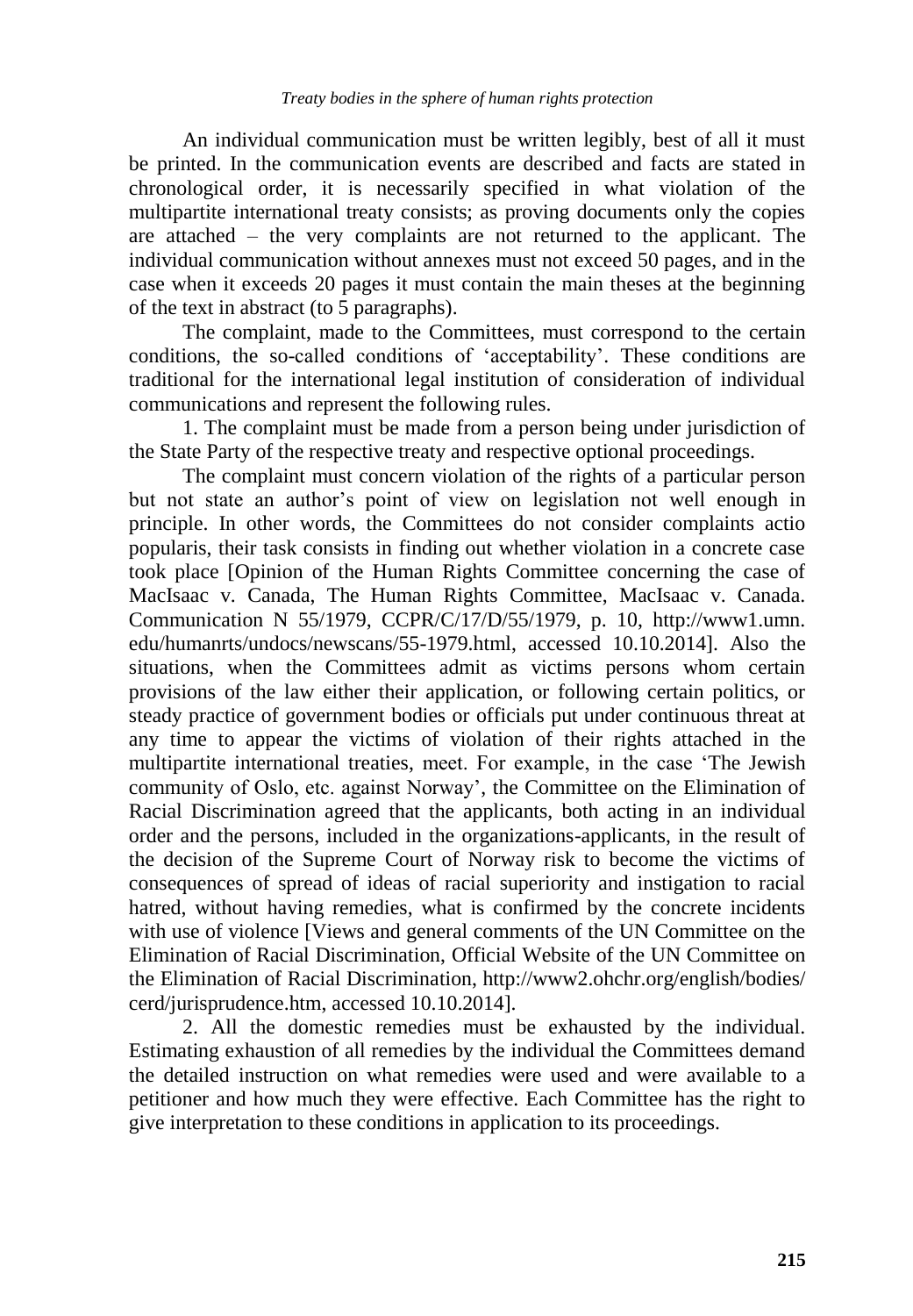In the question of exhaustion of all available domestic remedies it is necessary to touch upon one more aspect. The very list of 'domestic remedies' is established by the national law of the State independently and in each particular case assumes appeal to the certain legal authority.

The situation is not quite clear when this rule may not be applied.

The matter is that the international treaties, establishing the similar rule, formulate it variously – the rule of necessity of exhaustion of all domestic remedies is not valid in the cases when the use of such remedies:

- 1) "is unreasonably prolonged" (p. 2 "b" of Art. 5 of the Optional Protocol to the Covenant on Civil and Political Rights);
- 2) "is excessively prolonged" (p.  $7 \times a$ " of Art. 14 of the International Convention on the Elimination of All Forms of Racial Discrimination);
- 3) "is unreasonably prolonged or will hardly give effective help to a person which is a victim" (p. 5 'b' of Art. 22 of the Convention Against Torture and Other Cruel, Inhuman or Degrading Treatment and Punishment).

What should it be understood as 'unreasonable' or 'excessive' prolonging in the legal sense? Whether it is a failure to meet the terms of consideration of dispute or giving a response to the complaint or reluctance of a judicial or administrative authority to consider complex legal problems?

Certainly, the failure to meet the terms of proceedings in any situation is a ground for direct appeal to the international body. As for the second case, it can mean a deadlock for the individual in consideration of his problem as externally consideration of the matter seems relevant legal norms and to prove "unreasonable prolonging", which lasts for years, if it is expressed in a kind of "throwing" of the dispute, for example, from the first judicial instance to the second one and back, is almost impossible.

In this regard, the formulation, which allows to avoid the obviously useless attempts of resolving a matter, for example, when the courts are affected by the local authorities, is the most successful.

Unlike the European Court of Human Rights, the universal treaty bodies do not provide limitation of terms for submission of appeals. Nevertheless, in paragraph 2a of Article 3 of the Optional Protocol to the International Covenant on Economic, Social and Cultural Rights it is regulated that the Committee declares the communication unacceptable if it is not submitted within one year after exhaustion of domestic remedies, except for the cases when the author can show impossibility of submission of the communication within the specified term. The similar rule is established by the Article 7h of the Optional Protocol to the Convention on the Rights of the Child.

At last, also the situation, in which the individual is, is considered. Thus, the Committee Against Torture in its legal positions spoke rather clearly out: "The Committee has already declared that the Convention does not demand submission of the official complaint in the national judicial authorities from a victim in case of torture or cruel, inhuman or degrading treatment and there is enough of that the facts were brought to the attention of the State authorities [Official website of the UN, The page of the Committee Against Torture,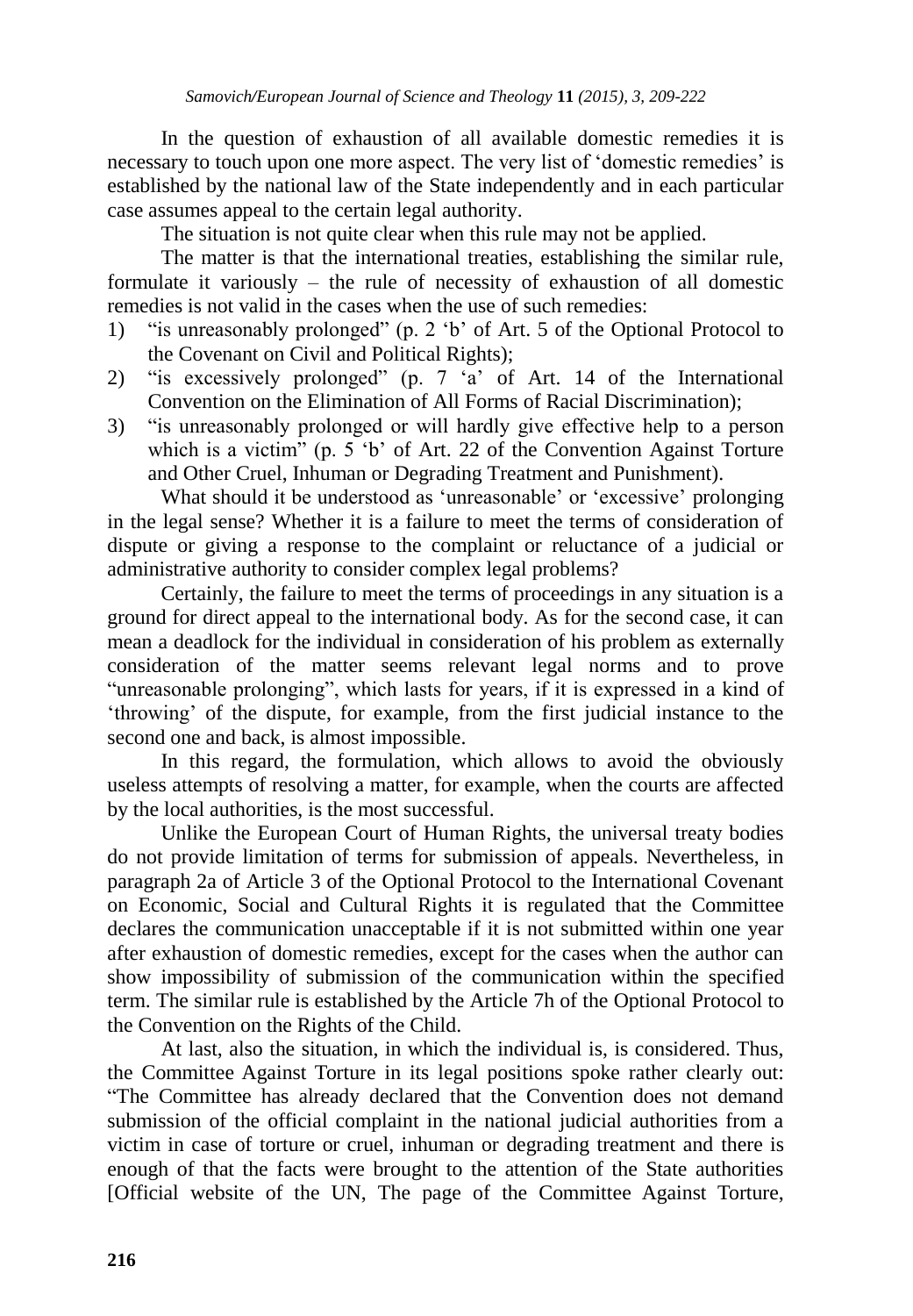http://tbinternet.ohchr.org/\_layouts/treatybodyexternal/TBSearch.aspx?Lang=ru &TreatyID=1&DocTypeID=11, accessed 10.10.2014; Communication N 6/1990, Una Henri Parot v. Spain, Decision of May 2, 1995; and N 59/1996, Encarnación Blanco Abad v. Spain, Decision of May 14, 1998]. In this regard the Committee believes that participation of the author of the communication (and/or another family member) as a party of proceedings was not an indispensable condition for fulfilment of the obligation of the State Party under Article 12 and that the obligation to make investigation if it is suspected of cruel treatment has absolute nature according to the Convention and is imposed on the State on business" [http://tbinternet.ohchr.org/\_layouts/treatybodyexternal/TBSearch.aspx?Lang=ru &TreatyID=1&DocTypeID=11; p. 10.6 of the Decision of November 25, 2011 on the case of Fatou Sonko v. Spain].

3. The complaint must not be already considered or be considered at the present time according to the rules of other international proceedings. In the question of that by what proceedings the individual"s case must be considered, to recognize it unacceptable by this reason, the Human Rights Committee made some special explanations:

- 1) consideration of a question is not prevented by its discussion within proceedings of The Human Rights Council of the UN where the individual complaint serves only as an evidence of rough and mass human rights violations [Human Rights Committee, Selected Decisions, 1983, vol.1, p. 17];
- 2) study of the human rights situation in the given country by the inter-State organization, or human rights issues of global nature, or proceedings within the international non-governmental organization [Human Rights Committee, Report, 1985, Annex, Para. 9-1] is not a matter considered according to other international proceedings (paragraph 2 of Article 5 of the Optional Protocol).

4. The complaint must not represent abuse of the right for submitting communications or be incompatible with the provisions of the respective treaty. The Committees use the second formula most often – for example, in case N 53/1979 (K.B. v. Norway), the Human Rights Committee made a response that "the right for possession of property is not protected by the International Covenant on Civil and Political Rights".

A.S. Avtonomov, the Chairman of the UN Committee on the Elimination of Racial Discrimination, notes that due to interlacing of many human rights, under the certain circumstances the treaty body can recognize the individual communication acceptable, in which the complaint of indirect violation of the subjective right, provided by the appropriate multipartite international body, in the result of violation of another subjective right, directly not specified in the given multipartite international treaty, contains.

For example, the International Convention on the Elimination of All Forms of Racial Discrimination among the grounds for such discrimination does not contain religion and individual communications which contain complaints of discrimination, based on religion, are recognized unacceptable by the given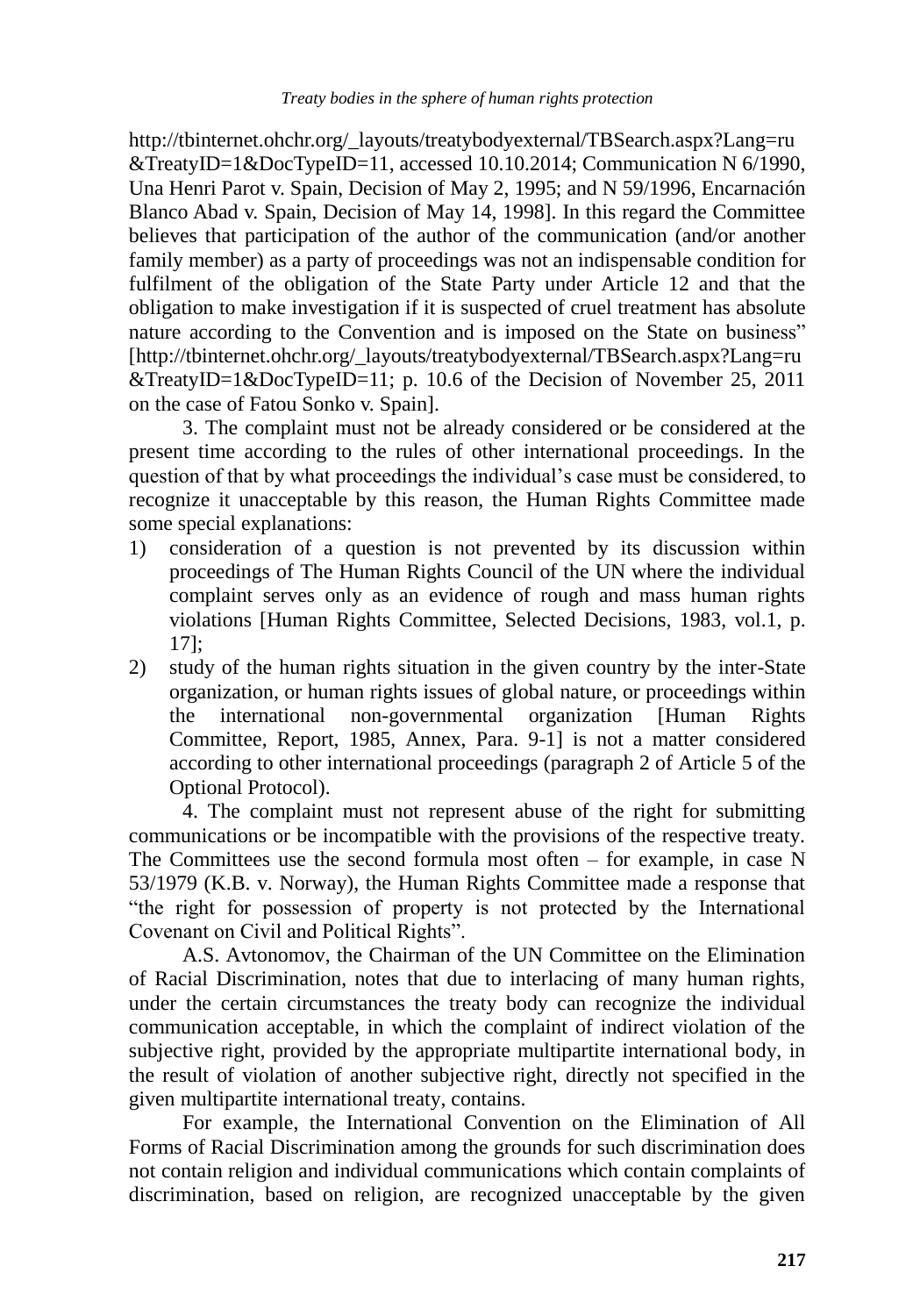Committee; but if in the concrete State one or another religion is practised by the representatives of only one ethnic group the Committee may recognize the individual communication, which contains the complaint of violation of the rights connected with religious confession of a representative (representatives) of such ethnic group, acceptable. In particular, in consideration of Communication N 27/2002 ("Quereshi v. Denmark") the UN Committee on the Elimination of Racial Discrimination has not only recognized the complaint of anti-Muslim statements of the delegates of the conference of one of the parties and of insufficient domestic remedies from similar racist statements acceptable but has also stated violations of a number of Articles of the International Convention on the Elimination of All Forms of Racial Discrimination [2].

According to Rule 96 "c" of Rules of proceedings of the Human Rights Committee, the delay of submission of the individual communication is not abuse of the right of appeal automatically, but submission of the communication may be recognized as abuse of such right if the individual communication is submitted after 5 years from the date of exhaustion of domestic remedies by the applicant or after 3 years from completion of other proceedings of the international investigation or settlement in case of applicability to the given case if the reasons, explaining delay, are not given.

5. The complaint must not be anonymous.

Proceedings of consideration. The forwarded complaint is checked for compliance to the requirements for registration and for the enclosed documents and is registered in the secretariat of the respective committee. Then the complaint is forwarded to the interested State and after obtaining its response it is forwarded to the applicant for acquaintance and claiming for additional information or comments. Most Committees gives the State six months for response to the complaint. At the same time, if the State disputes the acceptability of the individual communication for consideration by the Committee, it must give its views on it during the first two of the specified six months. The case is considered ready for consideration after obtaining all responses from the State and from the applicant.

In case of no response from the interested State, despite numerous reminders from the secretariat, the Committee shall render its own decision on the case, relying on information received from the applicant.

Some treaty bodies at any stage of consideration of the case can accept the appeal to the State of acceptance of interim measures (which are similar to the provisional measures in the courts in adversary proceedings) without anticipating their subsequent decisions on the acceptability of the individual communication by such appeal and also their decisions on the essence of matter.

Usually such appeal is forwarded to the State Party when it is a question of act of omission concerning the victim which could not be turned back: for example, when it is a question of delay in execution of the sentence, providing the death penalty, or of adjournment of expulsion of a person to the country in which he may be subjected to tortures. Such situation arose, for example, when considering the case in the Human Rights Committee concerning the sentenced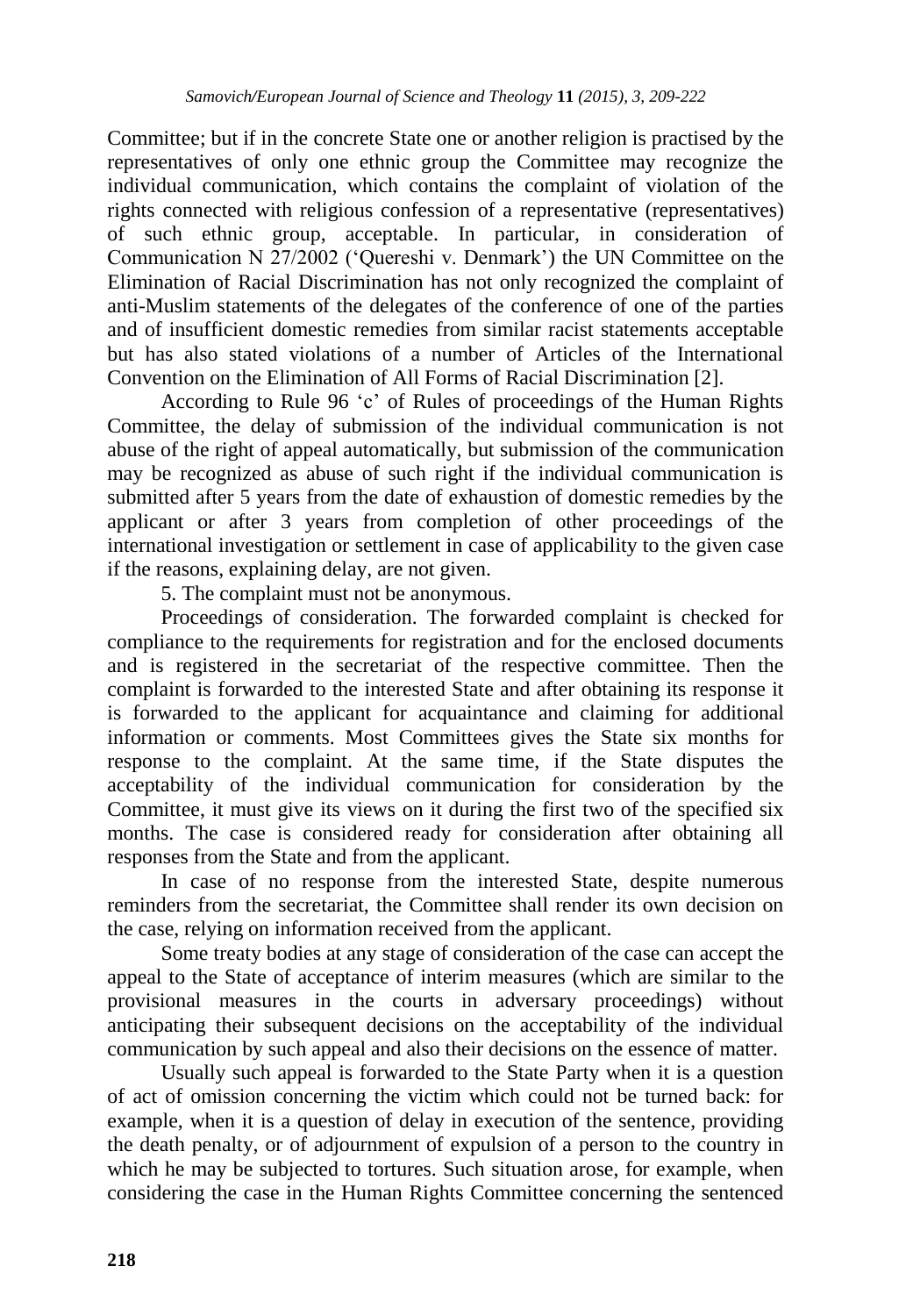to death in Jamaica [The case of Pratt and Morgan v. Jamaica, Report of the Human Rights Committee, General Assembly UN, The forty-fourth session, 1989, p. 228].

When receiving the complaint, the Committee, working group or a special rapporteur may request additional information from the author and then – from the State.

The first stage of consideration of the communication consists in estimation of its acceptability. Analyzing the matter, A.S. Avtonomov, in addition to the traditional conditions of the acceptability of complaints, allocates several situations in which the complaint is recognized unacceptable:

- treaty bodies do not have competence to restate the facts, which have been already stated by the courts of the State Parties, to consider matters of guilt or innocence of persons, to investigate matters of determining the civil, administrative and criminal liability. In other words, the Committees have no right to act as appeal or cassational instances in relation to the national courts. Due to this the complaints, constructed mainly on disputing the facts, evidence and legal qualifications of the acts, containing in the decisions of the courts of the State Parties, are unacceptable but the applicant's position about violation of the rights, guaranteed by the respective multipartite international treaty, is not explained and is not justified. The estimation of interpretation of the national legislation by the national courts is not included in the competence of treaty bodies, except for cases when the made decisions are obviously arbitrary or are otherwise equivalent to refusal in justice;

- the individual communication is acceptable if it is not prevented by reservations made by the State Party to the respective multipartite international treaty. However, in some cases treaty bodies recognized individual communications acceptable even if reservations contradicting, it should seem, it, were available, proceeding from the fact that in some concrete cases refusal in consideration of the complaint would mean a consent with lack of validity of the treaty in general, what would contradict eventually the will of the State Parties of the treaty having given obligatoriness to such treaty by their actions (ratification, accession, etc.) [2].

Only after the complaint is recognized meeting all the necessary requirements, the Committee will consider the essence of it.

The communication is considered in a closed session where all the written information, received from a person and interested State Party, is estimated. The parties, which in some cases have rights to submit their written and oral remarks, and a representative of the interested State are present in the session.

As a rule, treaty bodies use written procedure of consideration of individual communications (in other words, they are limited to studying of exclusively written case papers, without hearing of the parties). The documents, submitted by the parties, do not become engrossed in reading – the experts of the Committees make acquaintance of them in advance. As a rule, the Committees, when pronouncing their decisions, rely on information, submitted by the parties, without independent searches of additional information. However, proceedings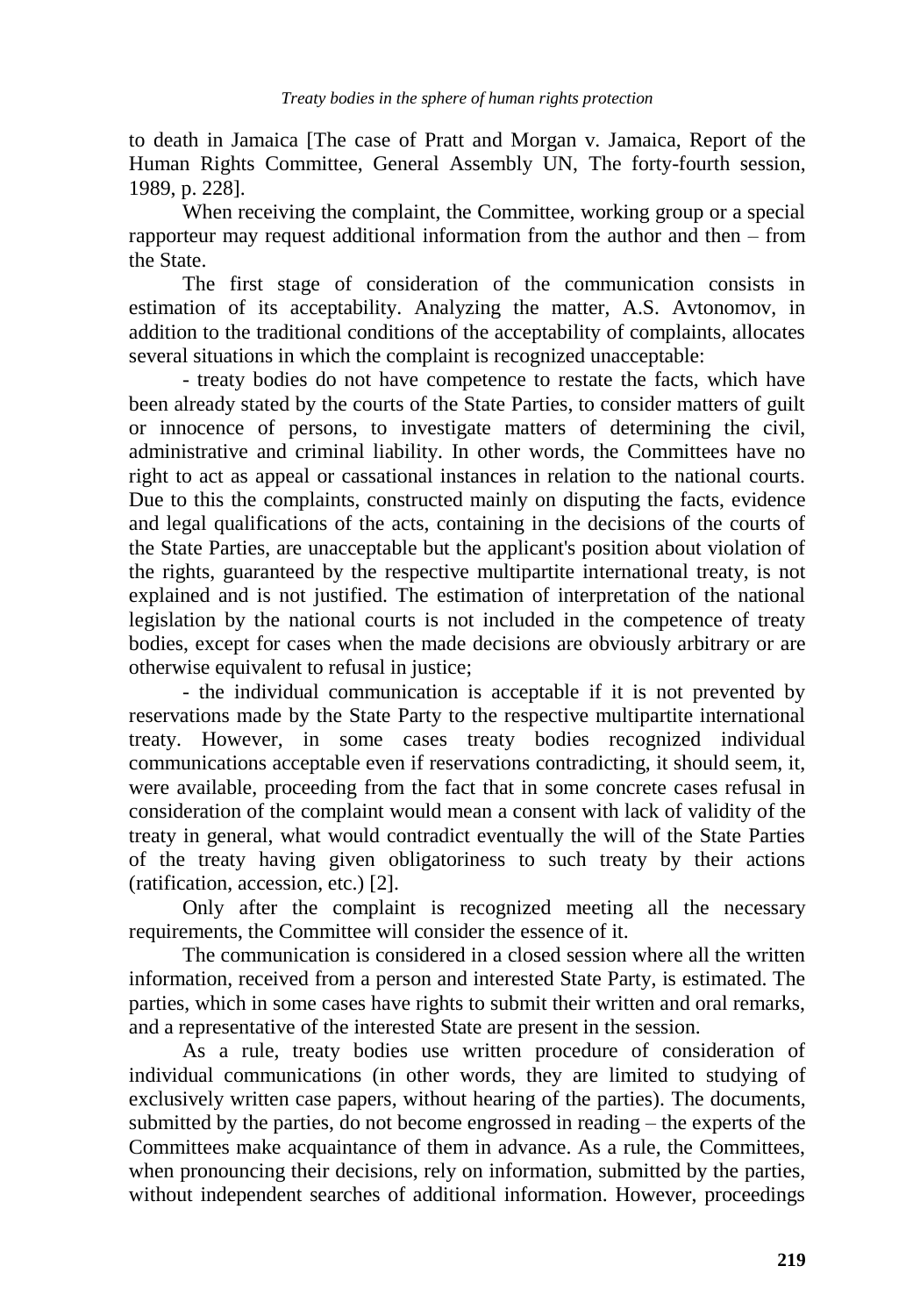of the Committee Against Torture have absolutely justified specifics in this regard. The Committee Against Torture requests information not only from the interested State but also from "the specialized institutions, interested bodies of the UN, intergovernmental regional organizations and non-governmental organizations with consultative status at ECOSOC" (Rule of proceedings 62). "The Committee holds consideration … of additional proofs expedient, taking into account the fact that though medical reports of forensic scientists are usually important for statement of the fact of commission of acts of torture, often they are insufficient and it is necessary to compare them with other sources of information" [http://tbinternet.ohchr.org/\_layouts/treatybodyexternal/TBSearch. aspx?Lang=ru&TreatyID=1&DocTypeID=11, Communication N 59/1996, Blanco Abad v. Spain, Decision of May 14, 1998, Paragraph 8.8.; General Comment N 32 (2007) of the Human Rights Committee on the Right to Equality before Courts and Tribunals and to a Fair Trial, Article 14 of the Covenant; Paragraph 7.3 of the Decision of May 23, 2012 on the case of Oskarts Galyastekh Sodup v. Spain; Views and general comments of the Human Rights Committee, http://www.ohchr.org/EN/HRBodies/CCPR/Pages/CCPRIndex. aspx, accessed 10.10.2014].

The burden of proof is distributed taking into account the moment that the individual and the State do not have equal opportunities in submitting proofs. The burden of proof cannot be allocated solely to the author of the communication, especially because the author and the State Party have equal access to the proofs not always and quite often only the State Party has the relevant information [http://www.ohchr.org/EN/HRBodies/CCPR/Pages/ CCPRIndex.aspx, See Communication N 1782/2008, Abufayed v. Libya, Views accepted on March 21, 2012, Paragraph 7.4; Communication N 1422/2005, El Hussy v. the Libyan Arab Jamahiriya, Views accepted on October 24, 2007, Paragraph 6.7; and Communication N 1297/2004, Mejnoun v. Algeria, Views accepted on July 14, 2006, Paragraph 8.3].

In the session of the Committee a rapporteur of individual communications states the essence of matter in brief, expresses his opinion on the acceptability or unacceptability and if it is recognized acceptable by the Committee, he brings the project of the final substantive judgment (he can sometimes offer two alternative versions of the decision). The rapporteur's position or the working group" one does not predetermine decisions of the Committee, neither concerning the acceptability of the individual communication nor concerning the decision on the essence.

Rules of the Committees stipulate a possibility of carrying out oral hearings, but in practice it is an extremely rare variant which is met not in the all Committees. In particular, the UN Committee Against Torture has carried out the first oral hearings quite recently – on May 8, 2012 at the request of the State Party during consideration of Communication N 444/2010 (Abdusamatov and 28 other applicants v. Kazakhstan [Opinion of the Committee Against Torture under Article 22 of the Convention Against Torture and Other Cruel, Inhuman or Degrading Treatment and Punishment concerning Communication N 444/2010,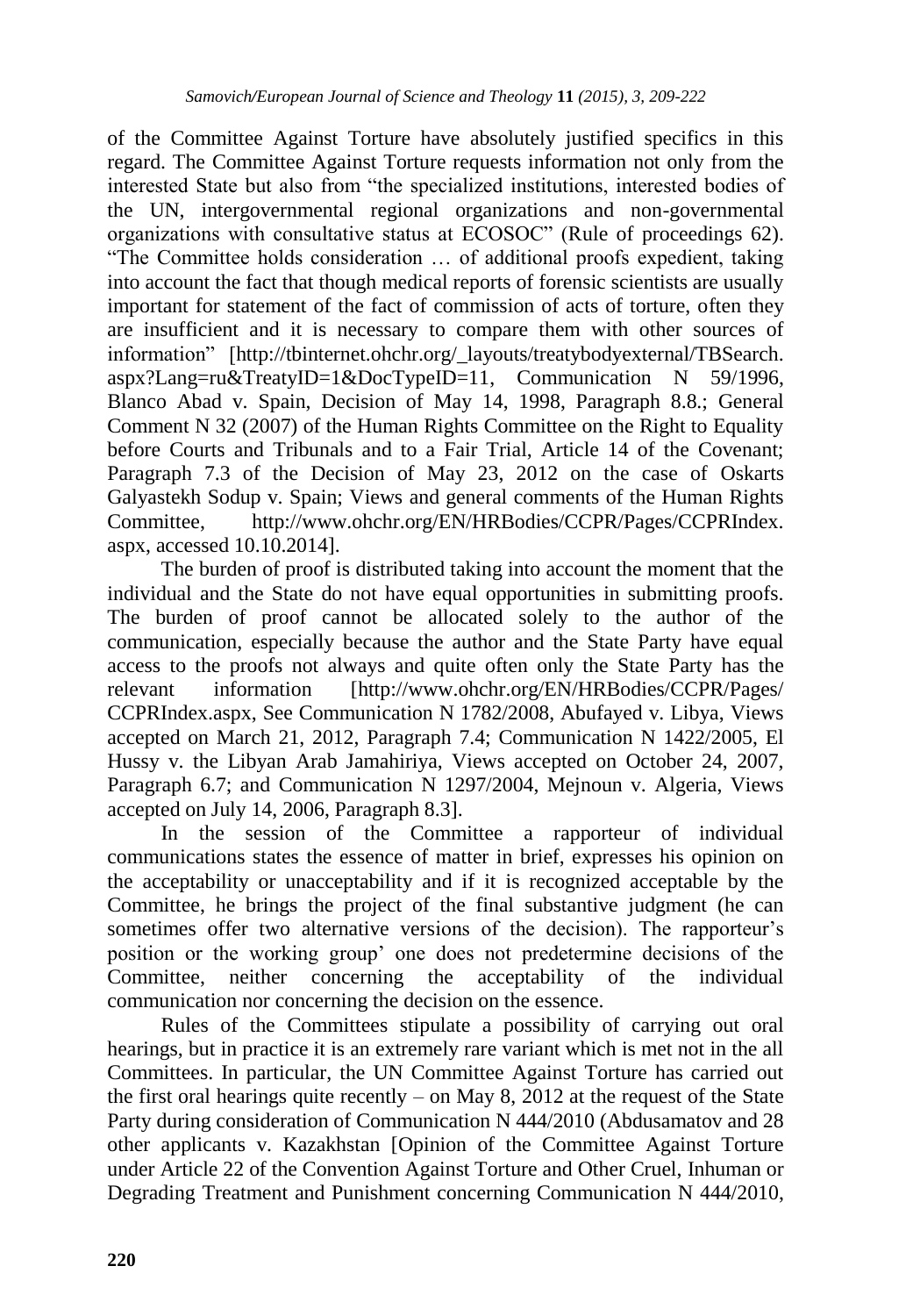http://www2.ohchr.org/english/bodies/cat/docs/jurisprudence/CAT-C-48-D-444-2010 ru.pdf, accessed 10.10.2014]).

The documents, which the Committees use in their work, have especially confidential nature. The Committee can make a decision by consensus but if no consensus is formed, the decision shall be made by majority vote. One or several members of the Committee, discordant with the decision of the Committee, have the right to present a dissenting opinion (dissenting opinions), which is (are) published later together with the decision of the Committee.

Having made the decision on whether there was human rights violation, the Committee states it to the interested parties, that is to the individual and the State.

## **3. Conclusions**

Resolutions of the Committees – "decisions" on individual petitions are called "views or opinions" what already from the sense of the English term points out to the right of the Committees only to express "opinion".

The fulfilment of resolutions of the Committees by the States testifies to the legal possibility of such bodies to provide already now and also in the future the rights and freedoms of the individual. And though activities of the international bodies are estimated as an indicator, revealing disadvantages of functioning of the legal system, it is impossible to deny the objective facts – even "views" of the Committees are a legislative ground for changes in legislation and law enforcement practice for some States.

It is thought that though this function of activities of "treaty" bodies has not been estimated by theorists adequately, in practice it bears much more significant 'fruits'.

Firstly, certainly, the result, concerning the appealing person, is achieved. This result bears both the legal (recognition of requirements reasonable) and, what is sometimes more important, political loading – the real power of the international law and order appears in the official declaration of the State that it is a violator of the treaty (in a sense, it is similar to the declaratory decision of the International Court of Justice, the efficiency of which has been repeatedly confirmed).

Secondly, often, except moral satisfaction, a victim of violation of the rights receives the monetary compensation or a possibility of application of restitutio in integrum from the State-violator. And, that is important, the authority of the international bodies has such powerful value for the States that sometimes the compensation is paid in honour of the body, considering the case, even at non-compliance with its opinion.

Thirdly, the decision of the international body, passed in favour of the natural person, is in certain cases a "guide to action" for the State concerning changes in the legislation and law enforcement practice.